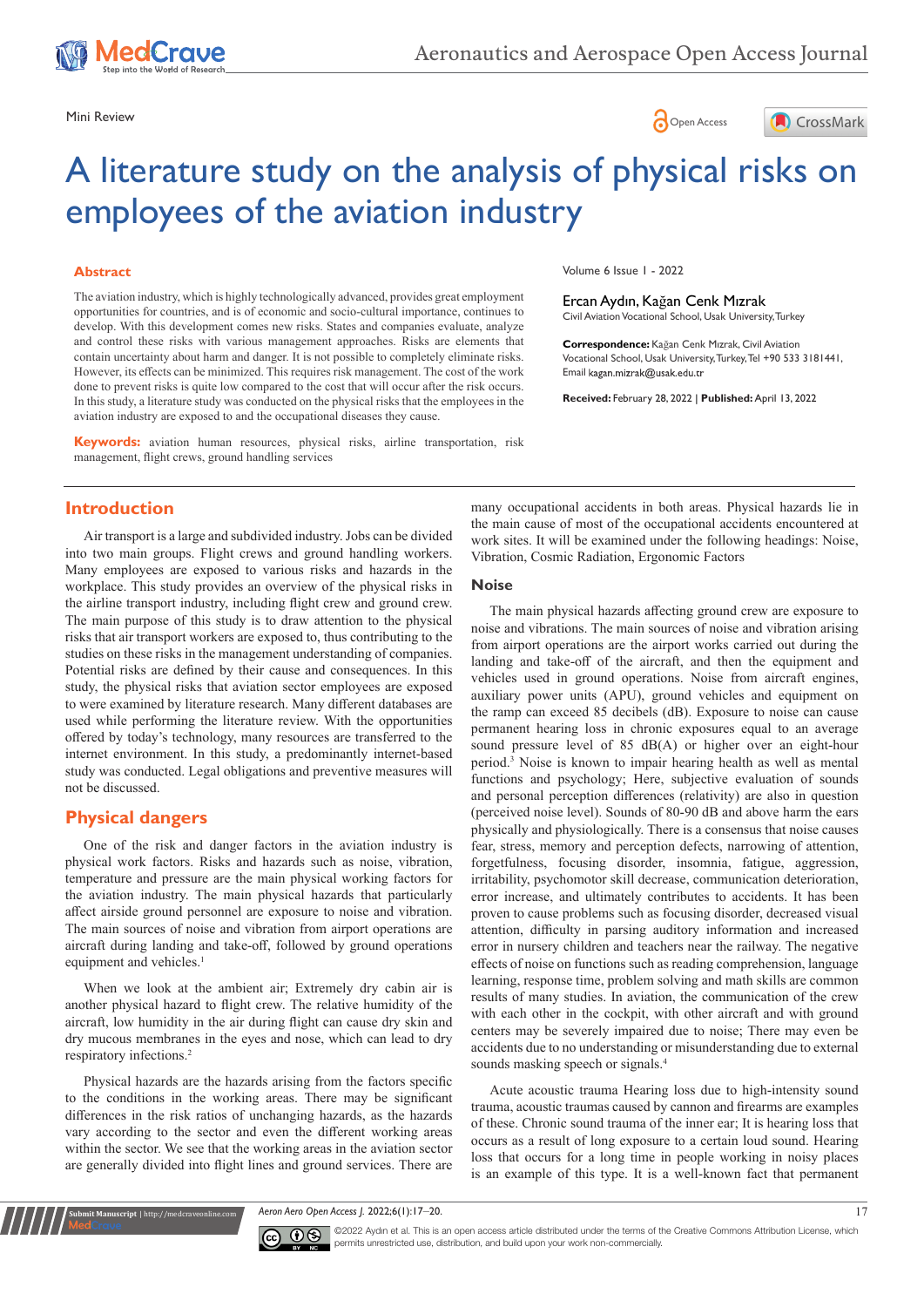changes in hearing threshold occur when exposed to high-intensity noise continuously for 15 years in daily life.5

Flight crew are also exposed to noise and vibrations from moving aircraft. Whole body vibrations occur during flight, especially during landing and takeoff or turbulence. Poor sitting with improper shock absorption increases the risk of musculoskeletal disorders. Working long hours in a pressurized cabin can cause in-flight barotrauma. Barotrauma is induced by pressure changes during ascent and descent in aviation, most commonly affecting the middle ear. It occurs when the Eustachian tube is blocked and therefore cannot equalize the air pressure in the middle ear with the external cabin pressure. Barotrauma can be painful and seriously affect the concentration and working capacity of the flight crew.<sup>6</sup>

Along with the weakening of hearing ability over time, employees may experience behavioral disorders in their daily lives. Many ailments can be detected, especially as a result of periodic checks made to flight crews. As a result of these diagnoses, a temporary or permanent airworthiness report is issued.

# **Vibration**

Driving vehicles (including forklifts) or working with ground operations equipment creates a risk of whole-body vibrations for workers. Whole body vibrations are mechanical vibrations transmitted to the body from the back or the foot in the case of sitting work, standing work. Exposure to high-frequency whole-body vibrations over the years can cause balance disorders, visual disturbances, stomach problems, reduced fine motor skills, or affect the spine. Hand-arm vibrations can cause circulatory disorders in the fingers (eg, white finger disease (or hand-arm vibration syndrome), degenerative changes (vibration) in the hand bones, finger joints and wrists, elbow and shoulder regions.7

The main sources of vibration, which is one of the inevitable stressors of aviation, are propeller and engine. Especially in helicopters, vibration is high and it is one of the main causes of low back pain and joint stiffness. As the vibration increases, nausea, dizziness, tinnitus, skin burning, increased salivation, sweating and a feeling of choking-choking in the chest occur; thermoregulation of the body is disturbed. Even with coarse vibration, there is an increase in difficulty and error in instrument reading, display monitoring, motor activity and command. The internal vibration of each part of the body that resonates with the external vibration from the aircraft creates serious disturbances. The resonance of the eyeballs at the level of 30- 40 Hz makes visual focusing impossible, blurred vision occurs. At 60 Hz, resonance occurs in the head, limbs, chest, abdominal wall and body cavities. In these conditions, cognitive and psychomotor performance is impaired; speech, hearing and communication also become difficult. Some people experience discoloration and pain due to spasm of the finger veins.<sup>8</sup>

Working long hours in a pressurized cabin can cause in-flight barotrauma. Barotrauma begins with pressure changes during ascent and descent in aviation, most commonly affecting the middle ear. It occurs when the Eustachian tube is blocked so that it cannot equalize the air pressure in the middle ear with the external cabin pressure. Barotrauma can be painful, severely affecting the concentration and working capacity of the flight crew. Air pressure in an airplane is like on the top of a mountain 2.4 km high. Air is pumped to keep the cabin at 10 degrees Celsius, while the humidity is as high as in the driest parts of the world. Due to the low air pressure, the oxygen rate in the blood decreases by 6-25 percent. Decreased oxygen in the blood is called hypoxia. In such a case, oxygen supplementation is

given in the hospital. In healthy people, this does not cause many problems, but it negatively affects the elderly and those with breathing problems. Decreased oxygen affects people's ability to think clearly. As the oxygen level drops further at 3.6 km altitude, even in healthy individuals, memory, calculation and decision-making abilities are negatively affected. For this reason, it is mandatory for pilots to wear an oxygen mask at an altitude of 3.8 km. In flights at an altitude of 2.4 km, there may be a change in perception and reflex due to the oxygen level. But this doesn't affect healthy people, according to Hinkelbein. But perceptual weakening is more pronounced in people who already have a problem due to the flu or any other reason. Mild hypoxia in flight also has other, more pronounced effects on the brain. Lack of oxygen makes people tired.<sup>9</sup>

Hypertension is a common medical problem both among individuals traveling by air and among flight crew members. Changes in cabin/cockpit interior conditions due to high altitude may cause blood pressure to rise.

## **Cosmic Radiation**

Cosmic radiation comes from outside the solar system and consists of extremely energetic particles. Most cosmic radiation is absorbed by the atmosphere. However, cosmic radiation doses increase with altitude. Flying at higher altitudes, common in long-haul flights, can expose the flight crew to high levels of cosmic radiation. Flight crews are one of the most exposed professional groups, with an average annual exposure of 2.4 milliseverts in 2009. According to the German radiation protection monitoring program, the annual average radiation dose, the average effective dose below 1.0 millisecond, is even higher than that of medical personnel working in radiology.<sup>10</sup>

How much is the dose of cosmic radiation on airplanes? Dose size:

- **•** Flight altitude
- **•** Flight time
- **•** To the reactions (activity) in the sun

It changes depending on the geographical (geomagnetic) latitude of the flight path followed. Earth's magnetic field deflects electrically charged cosmic particles (radiation) before they even enter the atmosphere. This deviation is most active in the Equatorial Region. Up to 30 degrees north and south latitudes, magnetic field lines run approximately parallel to the earth's surface, and only a fraction of the cosmic radiation in excess energy can enter the atmosphere. Since the geomagnetic poles are 1600 km outside of the world's geographic poles, the atmosphere between the Earth's 60 degrees latitude and the poles cannot be protected, the effect of cosmic radiation is greatest in these regions and reaches its highest value, which is 2-3 times that of the equator at 60° north latitude. In the hemisphere, it is 2-3 times less than in the north. Although it is very rare, radiation physicists argue that a flight ban should be imposed even at such times, since the radiation dose increases when the activities in the sun reach extreme values. For example, in 1957, when solar activity was very extreme, at an altitude of 12,000 m, a very extreme value of 10 mSv per hour was measured, and in 1989 0.1 mSv per hour was measured.<sup>11</sup>

The American Civil Aviation Authority (FAA) reports that pilots and cabin crew are exposed to more radiation each year than workers at nuclear power plants. Again, in a scientific determination; The body of a person traveling at an altitude of 11 thousand meters for 4 hours collects as much radiation as an X-ray film. Certain types of cancer are more common among aircraft personnel who have been exposed to the harmful effects of their profession for many years. According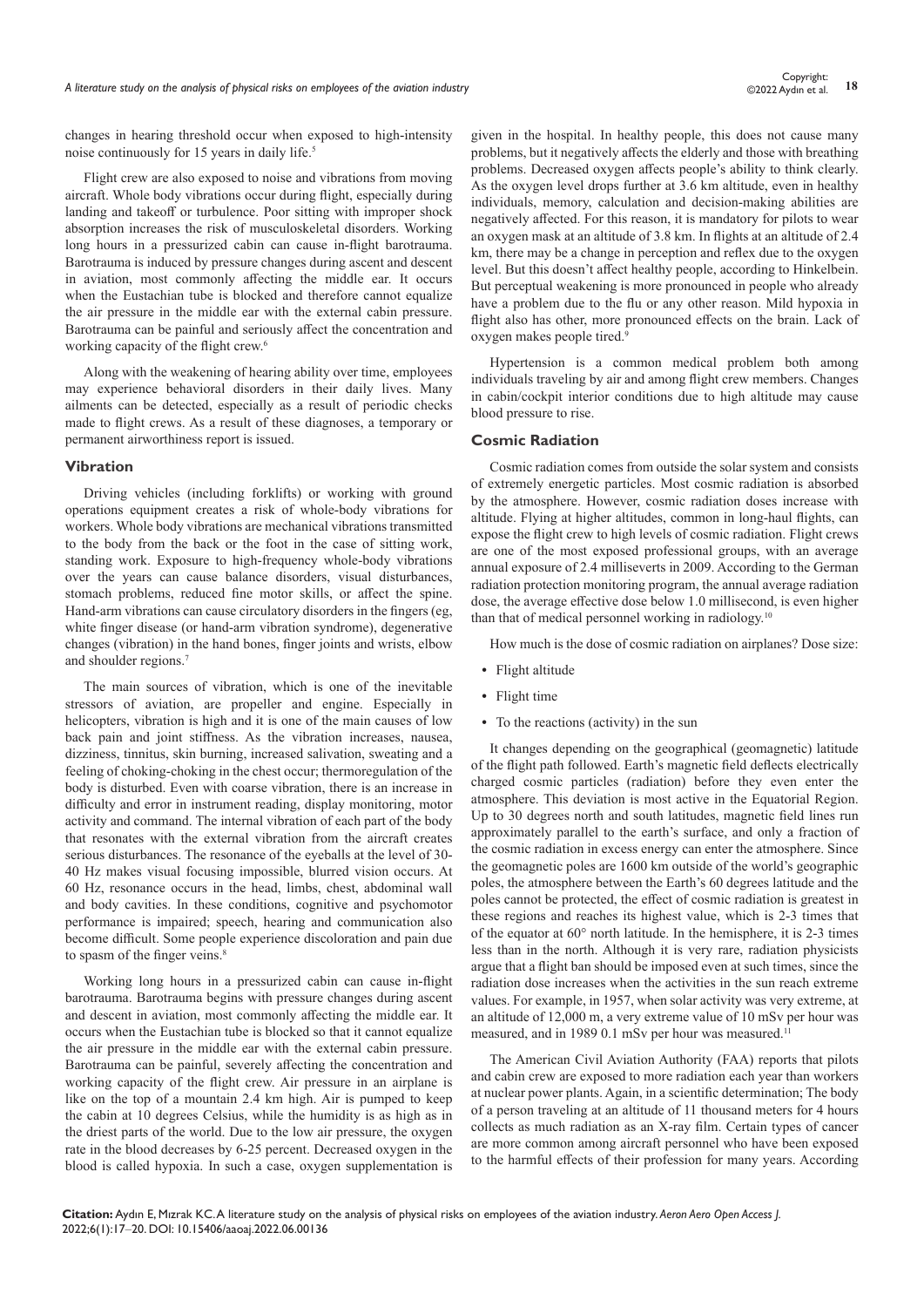©2022 Aydın et al.

to flight regulations, it is considered undesirable for a pilot to fly more than 110 hours per month. In pilots and cabin crews working for many years under the influence of cosmic radiation intensified by solar flares; The risk of cancers such as bone, testis, brain, bladder, breast and colon increases. The harmful effect of the rays intensifies, especially when you go to an altitude above 10 thousand meters.<sup>12</sup>

The biggest reason why the aviation industry is one of the riskiest business groups is cosmic radiation. Especially in transoceanic flights, flight crews are exposed to serious amounts of radiation. Most employees do not have enough awareness about these radiation amounts. Therefore, many diseases, especially cancer, occur in advancing ages. Crew planning departments of companies create programs for monthly and annual flight planning under certain limits. With the world's temperature values above the average at certain time intervals, the current radiation limits can be filled even in much shorter flight times.

Another important issue to be considered while the aircraft is in a closed hangar is the effect of radiation or strong electromagnetic field. In particular, the radiation effect is emitted from the electronic compartment and the radar in the nose. This effect causes health problems for personnel working in the radar field. For this reason, care should be taken that the radar does not operate when the electronic or electrical system of the aircraft is operated. Efforts should be made to minimize exposure to the electromagnetic field.<sup>13</sup>

# **Ergonomic factors**

Ergonomics should be used to ensure proper efficiency and safety in every part of our lives. The design of an aircraft should aim to reduce human errors, and the machine should be capable of eliminating human errors. It is important to accept the inevitability of human error. No one; whether he is a designer, engineer, manager, maintainer or pilot, he cannot act perfectly all the time. A performance that is considered excellent for one manager may not be considered so for another. Therefore, people need to appear as they really are. It is futile to want them to be better and different. But such a wish; better education, training, experience, motivation etc. It can be realized by providing the factors that affect human factors.<sup>14</sup>

Luggage carriers are at risk of musculoskeletal diseases. They spend long hours standing and working in awkward body postures, lifting heavy luggage from conveyors to carts and luggage containers to carry it onto the plane. Lifting heavy luggage can lead to various ergonomic hazards, resulting in injury. Check-in staff also face ergonomic hazards. This can cause fatigue and back pain, as they often stay in front of the computer for long periods of time. They lift heavy luggage onto the conveyor and do repetitive work.

Flight crew are at risk of musculoskeletal injuries related to the shoulder, neck and lower back. The risk is related to the amount of work overhead lying, lifting, pushing, pulling, twisting and twisting, and awkward body postures. Risk areas for musculoskeletal injuries include:

- **•** Handling heavy luggage
- **•** General access requirement for utensils and upper cabinets in the kitchen
- **•** Poor seating conditions for flight attendants
- **•** Standing for a long time
- **•** The need to bend and crouch to reach items inside the trolleys and kitchen
- Maneuvering requirement of pulling, pushing and service trolleys
- **•** Turbulence
- **•** Closed area
- **•** Aircraft takeoff and landing

The narrow working areas of the aircraft create an uncomfortable working area for the personnel. Fault response operations can take hours, especially with military aircraft, and personnel often have to perform their duties on their knees, crouching or getting stuck in tight spaces. Although passenger planes are large-bodied, similar problems are encountered in these planes as well. Occupational musculoskeletal disorders are a very common health problem in industrial enterprises, since work places employees at different risks in workplaces with poor ergonomics. Musculoskeletal disorders are among the main causes of decreased work efficiency, lost work days, fatigue and injuries.<sup>15</sup>

Many aviation companies have adopted a shift work system. Many workers in these busy and long shifts have a working environment with low ergonomic comfort. Especially in certain parts of the year, with the increase in flight frequencies, these physical risks increase and their effects continue in daily life. Since the effects on the employees are long-lasting, sufficient sensitivity is not shown by the newly recruited employees.16

#### **Occupational diseases in the aviation industry**

Aviation sector employees may encounter a wide variety of occupational diseases depending on their activities. In this regard, according to Document 8984 "Civil Aviation Medicine Handbook" published by ICAO, states should conduct medical evaluations on licensed personnel as part of their state security program. One of the purposes of the assessment process is to identify and focus on areas of increased medical risk.17 When we look at occupational diseases caused by physical risk factors in the aviation sector:18

Cabin Air Quality: Hazards related to the ventilation system, passengers and pressure changes are thought to cause various diseases. In addition, viruses from certain parts of the world or diseases that can be transmitted from passengers also pose a risk for the flight crew.

Cancer: Flight crew are exposed to above-normal levels of cosmic radiation. Studies reveal that flight crew are more likely to encounter melanoma and other types of skin cancer. However, the findings showed that female cabin attendants encounter breast cancer more frequently than the general population.

Musculoskeletal Disorder: Musculoskeletal disorders are shortor long-term injuries to the nerves, tendons, muscles, and supporting structures of the body such as bones and ligaments. Flight crews face various problems such as pain, swelling, stiffness and numbness due to various lifting, pushing, pulling, and standing for a long time in the cabin.

Hearing Loss: Occupational hearing loss is one of the most common occupational diseases. Aviation industry employees are also exposed to high amounts of noise for a long time. This increases the likelihood of hearing loss.

Reproductive Health: It has been observed that cosmic radiation, circadian rhythm disturbance and physical difficulties such as heavy lifting and bending over the job adversely affect reproductive health. According to a study by the National Institute of Occupational Safety and Health, standing for more than 8 hours and bending the waist more than 25 times a day increases the risk of miscarriage during pregnancy.